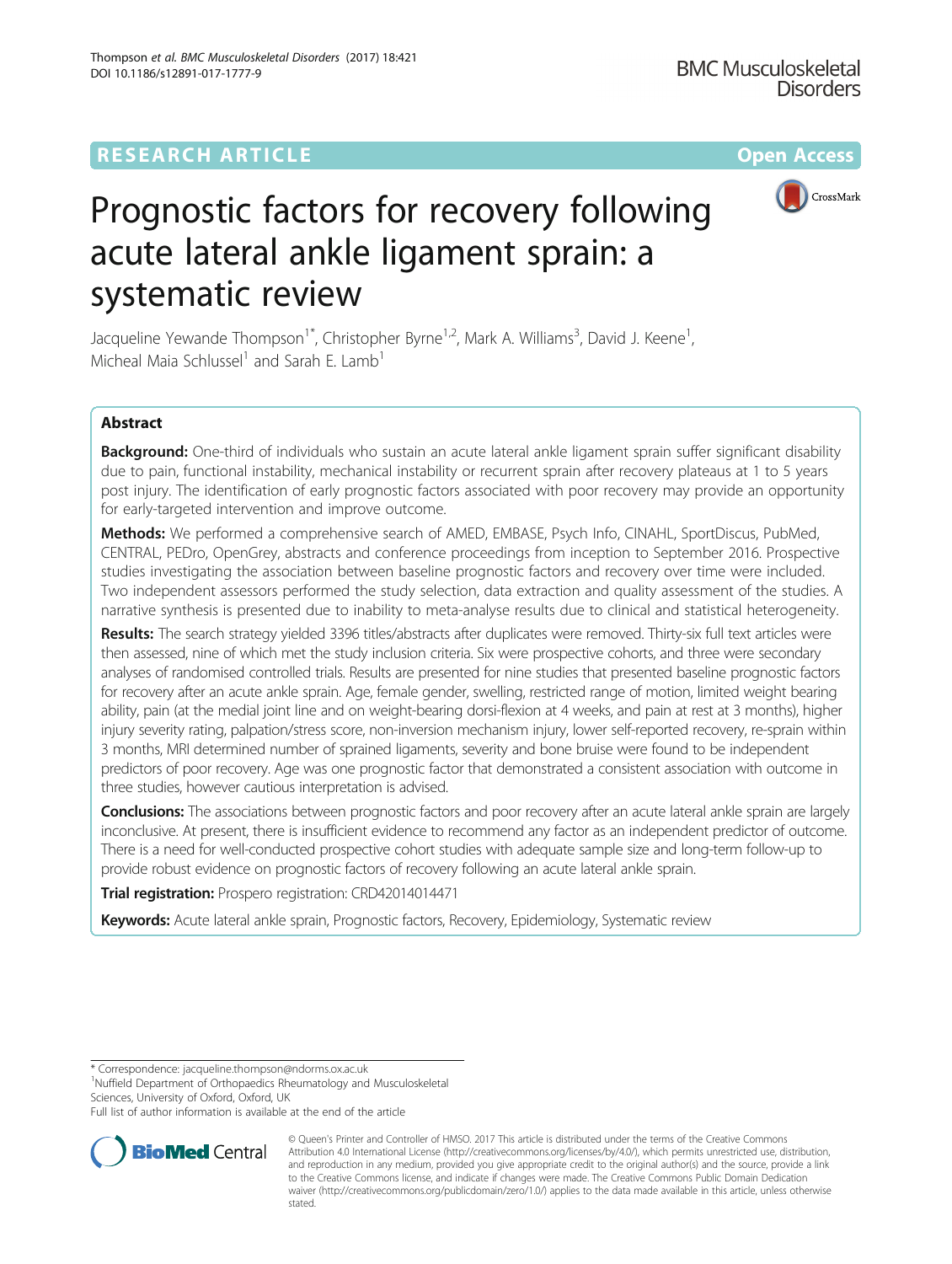## Background

Ankle sprains account for the majority of ankle injuries and therefore represent one of the most common musculoskeletal injuries. The incidence rate in the United States general population is 2.15 per 1000 person-years, with sporting activity accounting for half of all injuries [\[1\]](#page-12-0). In the Netherlands, an incidence rate of 37.5 and 17.5 per 1000 person-years during sporting activities and activities of daily living respectively was reported over a 10-25 year period [[2](#page-12-0)]. It is estimated that ankle sprains account for up to 1.5 million visits to UK emergency departments each year [[3](#page-12-0)]. A recent systematic review and meta-analysis of the ankle sprain literature, estimated an incidence rate of 11.6 per 1000 exposures and a prevalence of 11.9% [\[4](#page-12-0)].

A key feature of acute lateral ankle ligament sprain (ankle sprain) is that about one-third of injured individuals will experience long-term residual symptoms [[5](#page-12-0)–[7](#page-12-0)]. For example, in an observational study of 648 individuals with an ankle sprain, 32% reported chronic complaints of pain, swelling, or recurrent sprains at 7 years [\[8](#page-12-0)]. Similarly, 30% of individuals at 2.5 to 5 years post ankle sprain reported pain on activity [[9](#page-12-0)] with one study reporting that 74% of individuals exhibited at least one residual symptom of either pain, swelling, weakness, or instability 1 to 4 years after an ankle sprain [\[10\]](#page-12-0). Furthermore, there is evidence to suggest that these long-term residual impairments of the ankle influence an individual's level of functioning during sporting activities and activities of daily living [\[6](#page-12-0), [8\]](#page-12-0).

The combination of a high volume injury with poor prognosis in one-third of injuries, suggests that being able to predict those individuals with expected poor recovery would be of considerable value to injured individuals and healthcare providers. However, prognostic factors associated with chronic residual symptoms from acute lateral ankle ligament sprains are poorly understood [\[7](#page-12-0)]. Understanding prognostic factors for poor recovery following an ankle sprain could help clinicians identify patients with poor prognosis and direct the provision of targeted treatment. Conversely, identifying those patients with good prognosis could have benefits for health care cost and resource use as the most effective treatment for this population is unknown.

Conventional management of ankle sprains which initially begin with instructions to protect and rest the joint, and reduce swelling, and progress to early mobilisation with external support and exercises, has been shown to be beneficial [\[11](#page-12-0)–[14](#page-12-0)]. However, studies investigating the addition of a supervised programme of physiotherapy to conventional care found no important clinical difference in outcomes of recovery [[13](#page-12-0), [14\]](#page-12-0). Research into prognostic factors of recovery could enable patients on a good recovery trajectory to be distinguished from those who are likely to experience difficulties and better target monitoring and interventions after injury. Therefore, the aim of this review was to systematically review and identify evidence of prognostic factors associated with poor recovery following acute lateral ankle ligament sprain.

## **Methods**

This systematic review is reported according to PRISMA guidelines [\[15\]](#page-12-0) and details of the protocol were registered on PROSPERO and can be accessed at [https.//www.crd.york.a](https://www.crd.york.ac.uk/PROSPERO/display_record.asp?ID=CRD42014014471)[c.uk/PROSPERO/display\\_record.asp?ID=CRD42014014471.](https://www.crd.york.ac.uk/PROSPERO/display_record.asp?ID=CRD42014014471)

Electronic searches were performed from inception to September 2016 in AMED, EMBASE, and Psych Info via Ovid; CINAHL and SportDiscus (EBSCOHost); PubMed, and the Cochrane Register of Clinical Trials using the National Institutes of Health Medical Subject Headings where appropriate. In addition, search strings of health condition or body region were used in the Physiotherapy Evidence Database, International Foot and Ankle Biomechanics, International Ankle Symposium, and Open Grey. No language restrictions were applied in the searches. The bibliographies of all full-text articles included for data extraction were screened for further eligible articles. Details of the search strategy are available in Additional file [1](#page-12-0): Appendix A.

Articles were included in this review if they met the following eligibility criteria. (1) The study sample or a separately analysed sub-group had a clinical diagnosis of acute  $(≤ 7 \text{ days})$  lateral ankle ligament sprain assembled within 7 days of injury; (2) the study had a prospective or retrospective longitudinal design, with at least one followup time point and; (3) the study presented data on the effect of at least one baseline prognostic factor on recovery outcomes which are collected at presentation. Studies that included patients with ankle fracture (excluding flake fracture  $<$ 2 mm), or other recent  $(<$  3 months) lower limb injuries and presented results using descriptive or correctional statistics alone were excluded.

The title and abstract of all records identified by the search strategy were screened by two reviewers (CB, JT) applying the eligibility criteria. A third reviewer (MW) screened 10% of the total identified records. We used the Rayyan systematic review web application during the screening process [\[16\]](#page-12-0). Full-text articles of all records eligible for inclusion were independently reviewed by the two reviewers (CB, JT) applying the eligibility criteria and screening for duplication. Any discrepancies between the two independent reviewers regarding eligibility were resolved by consensus or consultation with a third member of the review team (MS or MW). We also made attempts to contact the original authors via electronic mail when supplementary information was required to improve clarity. For all articles eligible for inclusion, both reviewers (CB, JT) independently completed a full data extraction form and a risk of bias assessment form. Following this, the two reviewers met to cross-validate data extraction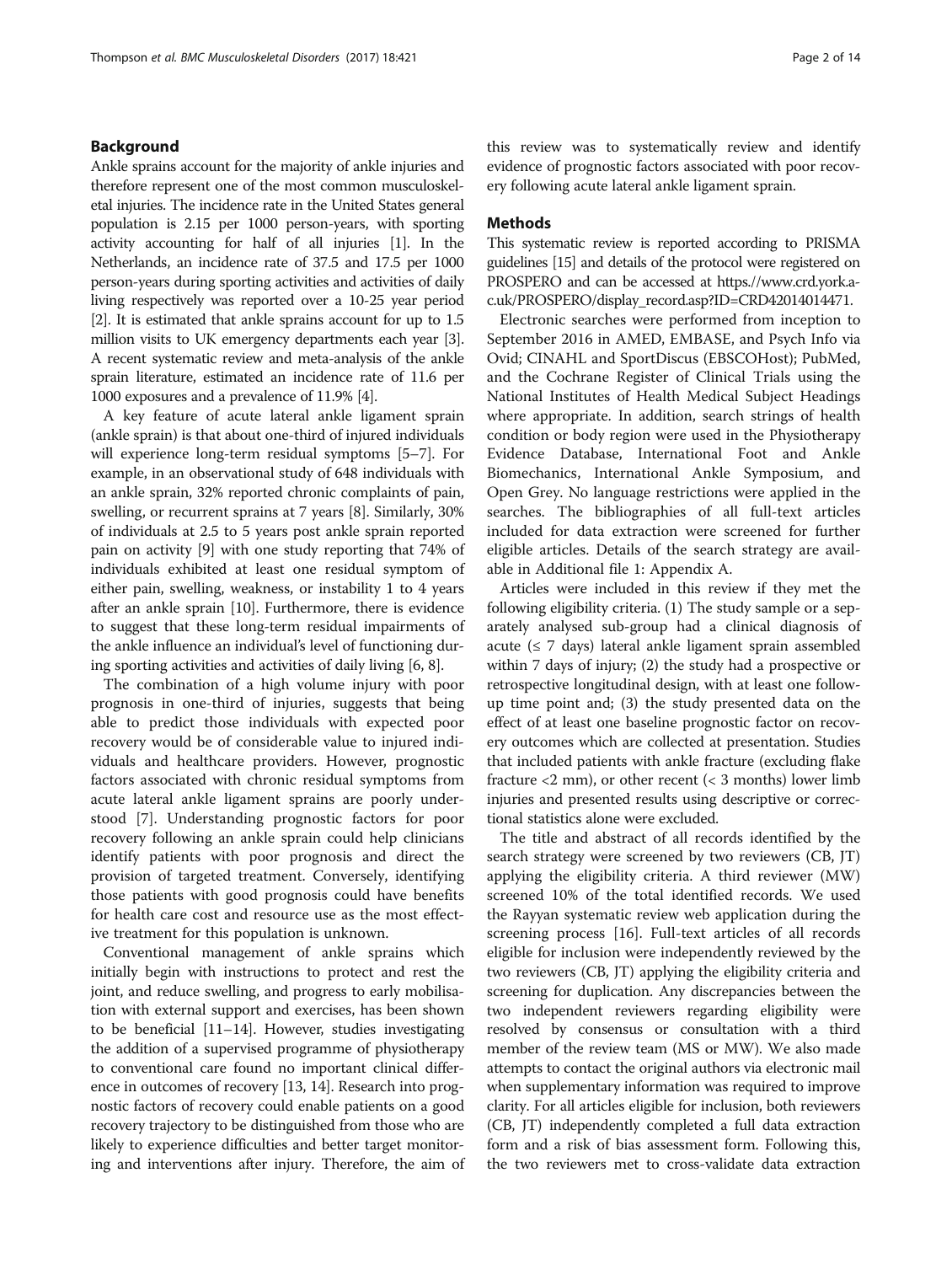forms for discrepancies and to reach consensus on risk of bias assessment.

We employed the Quality In Prognosis Studies (QUIPS) tool to assess the risk of bias in the included articles [[17\]](#page-12-0). The QUIPS tool considers six important domains affecting validity and risk of bias in studies of prognostic factors. 1) Study participation, 2) study attrition, 3) prognostic factor measurement, 4) confounding measurement and 5) outcome measurement, and 6) analysis and reporting [[17\]](#page-12-0). The first domain - Study Participation addresses the representativeness of the study sample, i.e. whether the studies reported associations that are valid estimates of the true relationship between the prognostic factor and the outcome of interest in the source population. Here we considered the information provided on the baseline characteristics of study participants to evaluate the risk of selection bias. The second domain - Study Attrition addresses whether participants with follow-up data represent persons enrolled in the study i.e. whether the reported association between the prognostic factor and outcome was biased by the assessment of outcomes in a selected group of participants who completed the study. We sought after reasons for loss to follow-up, and attempts to restrict attrition to ≤20% and reduce the risk of systematic differences in the associations reported. The third and fourth domains respectively, were Prognostic Factor Measurement and Outcome Measurement. These domains address the adequacy of prognostic factor and outcome measurement, i.e. whether the study measured the prognostic factor or outcome in a similar, valid, and reliable way for all participants. In this domain, we sought for similarities in the methods and settings used to reduce mis-classification bias.

The fifth domain, Study Confounding addresses potential confounding factors, i.e. whether another factor may explain the reported association. At this point, we sought after a clear definition of important potential confounding variables a prior, similarities in their measurements and appropriate adjustment for these factors in the analysis. Finally, the sixth domain, Statistical Analysis and Reporting address the appropriateness of the study's statistical analysis and completeness of reporting i.e. whether results are likely to be spurious or biased because of poor analytical strategies or reporting standards [\[17\]](#page-12-0). As a part of the assessment of the adequacy of the approach used in the analysis, we paid particular attention to strategies used to develop the model. These include investigations to check that key assumptions were met, interaction tests that assess the correlation between factors, and performance measures for model diagnosis. For example, we rated studies down when reports on multi-collinearity were not performed or explicit in the study results. For each study, two independent assessors (CB, JT) judged the risk of bias

for each of the six domains as low, moderate, or high based on three-to-seven sub-item reporting prompts which were rated as "yes", "no", "partial" or "unsure" [[17](#page-12-0)]. A consensus meeting followed during which the two assessors reached agreement upon judgements for each of the six domains and an overall risk of bias for each study. See details of the QUIPS assessment process [here](https://www.biomedcentral.com/content/supplementary/1546-0096-12-19-S1.pdf).

We present a narrative synthesis of prognostic factors that have demonstrated a statistically significant relationship with recovery outcomes following acute lateral ankle ligament sprains. We defined the quality of the evidence using set criteria. Prognostic factors were classified as demonstrating strong evidence when consistent findings were identified from at least two high quality articles using different cohorts. For moderate evidence, consistent findings were sought from at least two adequate quality studies using different cohorts. Limited evidence was classified as findings identified in one adequate quality article or at least two low quality articles from different cohorts. Finally, inconclusive evidence was defined as inconsistent findings from one low quality cohort alone or insufficient research.

## Results

Figure [1](#page-3-0) illustrates the PRISMA flow diagram for this systematic review. The search strategy identified 4173 reports with eight reports identified from additional sources. After removing the duplicate records, the title and abstract of 3396 reports were screened for eligibility. For 3360 reports, the title or abstract clearly indicated that the topic of the report was not relevant to the topic of this review or the reports did not meet our inclusion criteria. The remaining 36 reports were assessed for eligibility as full-text articles. Twenty-seven full-text articles were excluded because they did not employ multivariate prognostic analyses such as linear or logistic regression ( $n = 13$ ) [\[10,](#page-12-0) [18](#page-13-0)–[27](#page-13-0)]; used a cohort assembled  $>7$  days after injury ( $n = 4$ ) [[28](#page-13-0)–[31\]](#page-13-0); used outcome measures that did not meet the study eligibility criteria ( $n = 6$ ) [[32](#page-13-0)–[37\]](#page-13-0); were conference abstracts  $(n = 2)$  [[38](#page-13-0), [39\]](#page-13-0) or dissertation ( $n = 1$ ) [[40](#page-13-0)] of full texts already included in the review; or represented participants with ankle syndesmosis injury  $(n = 1)$  [[41](#page-13-0)]. Nine studies from nine cohorts were included in the review [[42](#page-13-0)–[50\]](#page-13-0).

Table [1](#page-4-0) illustrates the key characteristics of the included studies. Six of the nine studies employed a prospective cohort design, whereas three studies [[45](#page-13-0), [47](#page-13-0), [49](#page-13-0)] represented retrospective analyses of three randomised controlled trials [\[11](#page-12-0)–[13\]](#page-12-0). Studies were conducted in five countries. The Netherlands ( $n = 3$ ), USA ( $n = 3$ ), England  $(n = 1)$ , Germany  $(n = 1)$ , and Northern Ireland  $(n = 1)$ . Five studies employed a single site for recruitment. Settings included school or university sports medicine clinics, hospital emergency departments, primary care Physiotherapists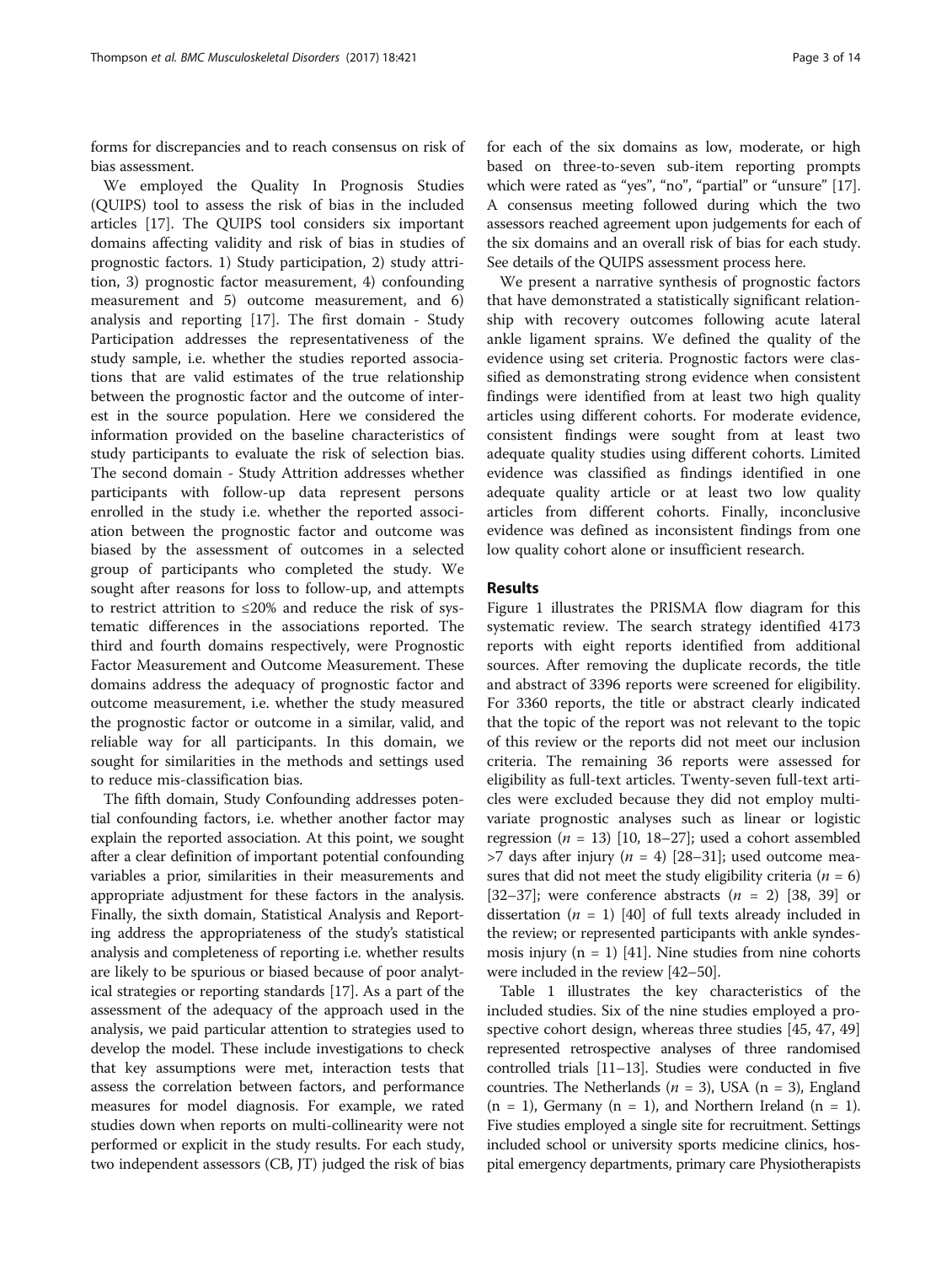<span id="page-3-0"></span>

and General Practitioners. A total of 1047 participants, with a median sample size of 33 (range 20-553), provided follow-up data over a time frame ranging from 1 day to 12 months across the studies. Three studies recruited high school or university athletes whereas the remainder recruited from the general population presenting to primary or secondary care. A single large-scale multicentre randomised controlled trial [\[12\]](#page-12-0), that recruited participants from eight emergency departments in hospitals across England and demonstrated low risk of bias, accounted for over 50% of the total participants in this review [\[45\]](#page-13-0). This study presented only two prognostic factors of recovery – age and female gender.

Figure [2](#page-5-0) illustrates the risk of bias assessment for the nine included studies. See online supplementary information (Additional file [2](#page-12-0): Appendix B) for further details. Studies were judged particularly poorly on the risk of bias domains of Study Attrition, Study Confounding, and Statistical Analysis and Reporting. One study was classified as having an overall low risk of bias [\[45\]](#page-13-0), five having an overall moderate risk of bias [\[42, 44, 47](#page-13-0), [49](#page-13-0), [50](#page-13-0)], and three studies as having an overall high risk of bias [\[43, 46](#page-13-0), [48](#page-13-0)]. Fig. [2](#page-5-0) presents the risk of bias ratings for the prognostic factors identified each time it was explored in a study. The overall quality of evidence derived was mainly from eight studies with high-to-moderate risk of bias ( $n = 8$ ) and one study with low risk of bias  $(n = 1)$ .

Most of the studies rated poorly due to incomplete and/or inadequate reporting standards within individual

studies. The main discrepancies we identified were related to the use of poor statistical methods or poor reporting standards. For example, no study reported performing a collinearity diagnostics to check for multicollinearity between the prognostic factors presented in the final models. In addition, none of the studies included in the review explored or reported results for the performance of their models (measures of interval validity or external validation). The regression analyses employed were not reported in sufficient detail to identify whether prognostic factors were eliminated due to low statistical power or poor clinical utility.

The high loss to follow-up identified in two studies [[46, 48\]](#page-13-0) is a pointer to the risk of selection bias that may have been due to the method of recruitment employed. However, these studies did not provide information on the comparisons between participants who completed and who did not complete the final follow-up. Consequently, the profile of the participants lost to follow-up cannot be accurately evaluated. This further highlights the poor reporting standards employed by the studies included in the review.

Meta-analysis was inappropriate due to the heterogeneous nature of prognostic factors, recovery outcome measures, follow-up durations, and the limited number of included studies. Prognostic factors were categorised according to the duration of follow-up employed in the study and grouped as relevant to short term  $(\leq 8$  weeks), medium-term ( $\leq 4$  months), and long-term ( $>4$  months)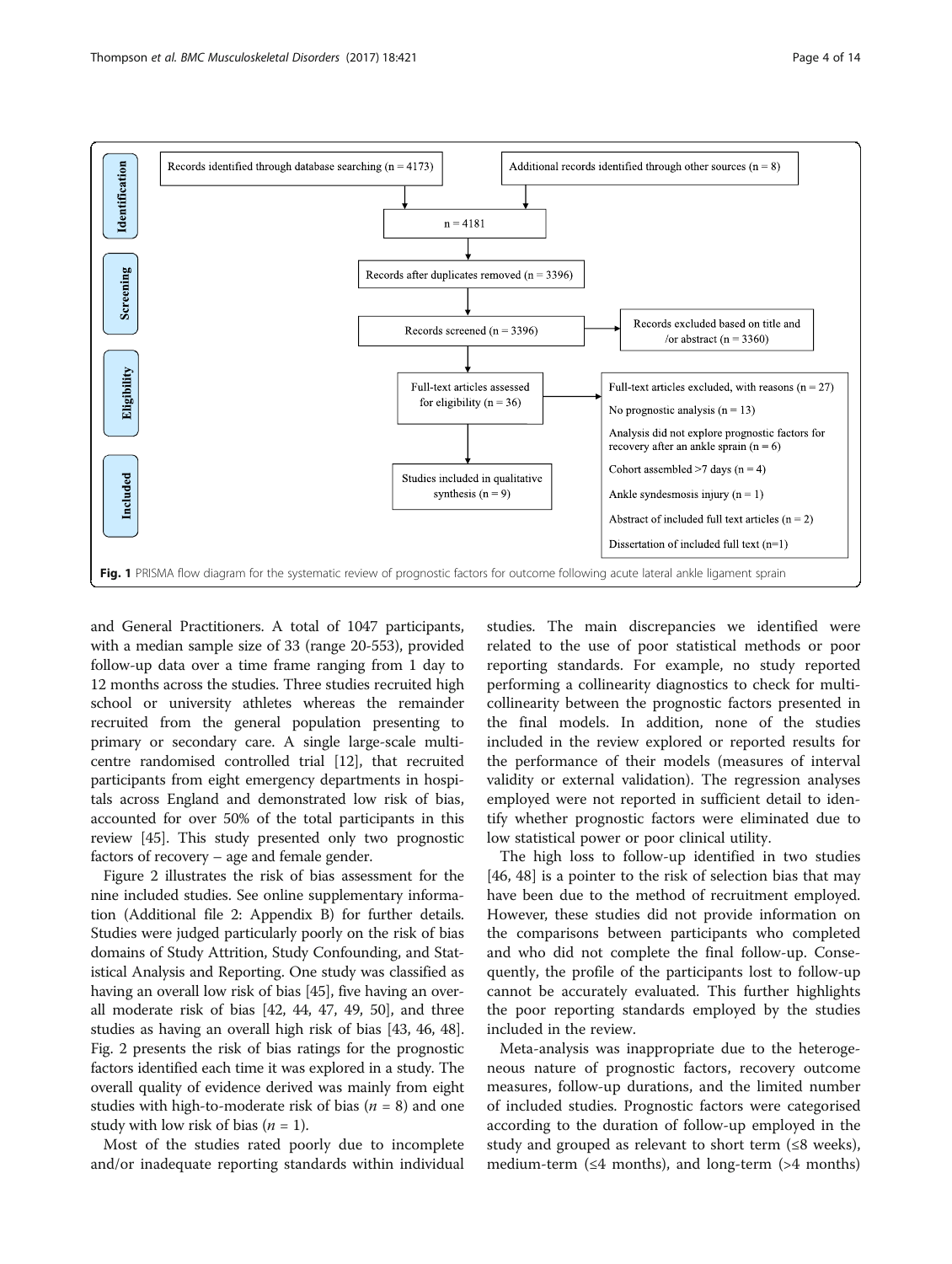<span id="page-4-0"></span>

| Study                                    | Design                  | Setting                                                                                   | Sample size                                                                                   | Sample characteristics                                                        | Time since<br>injury                                                      | Injury severity                                                                                                                             | Follow-up                                                                                        |
|------------------------------------------|-------------------------|-------------------------------------------------------------------------------------------|-----------------------------------------------------------------------------------------------|-------------------------------------------------------------------------------|---------------------------------------------------------------------------|---------------------------------------------------------------------------------------------------------------------------------------------|--------------------------------------------------------------------------------------------------|
| de Bie et al. [42]                       | Prospective<br>cohort   | 1 x Hospital FAD<br>The Netherlands                                                       | $N = 35$ at baseline<br>$N = 33$ at 2 weeks<br>$N = 31$ at 4 weeks                            | General population<br>$28 \pm 10 (13 - 59)$ y<br>$N = 22 M, 13 F$             | $\widetilde{\Xi}$                                                         | $\frac{\alpha}{2}$                                                                                                                          | 2 weeks<br>4 weeks                                                                               |
| Wilson & Gansneder [43]                  | Prospective<br>cohort   | I x University<br>JSA                                                                     | $N = 24$ at baseline<br>$N = 21$ at follow-up                                                 | $N = 13 M, 8 F$<br>$20 \pm 2y$<br>Athletes                                    | $67.8 \pm 15.2$ h                                                         | Grade I, II                                                                                                                                 | $11.9 \pm 6.6$ days                                                                              |
| Cross et al. [44]                        | Prospective<br>cohort   | x University<br>USA                                                                       | $N = 20$ at baseline<br>$N = 20$ at follow-up                                                 | $19 \pm 1 (18 - 21)$ y<br>$N = 7 M, 13 F$<br>Athletes                         | $\leq$ 24 h                                                               | $\frac{\alpha}{2}$                                                                                                                          | 14.7 $\pm$ 8.8 (3-40) days                                                                       |
| Akacha et al. [45]                       | Retrospective<br>cohort | 8 x Hospital ED<br>England                                                                | 12 weeks, & 9 months<br>$N = 553$ at 4 weeks,<br>$N = 584$ at baseline                        | General population<br>$N = 321 M, 232 F$<br>$30 \pm 11 (16 - 72)$ y           | $\leq$ 7 days                                                             | Severe (NVVB at<br>3 days)                                                                                                                  | 9 months<br>12 weeks<br>4 weeks                                                                  |
| Langner et al. [46]                      | Prospective<br>cohort   | I x Hospital ED<br>Germany                                                                | $N = NR$ at 12 months<br>$N = 26$ at 6 months<br>$N = 38$ at baseline                         | General population<br>$38 \pm 13$ (20-75) y<br>$N = 18 M, 20 F$               | < 24 h                                                                    | ATFL Grade I (27%),<br>II (27%), III (46%)                                                                                                  | 12 months<br>6 months                                                                            |
| van Middelkoop et al. [47] Retrospective | cohort                  | The Netherlands<br>x Hospital ED<br>$32 \times GP$                                        | $= 80$ at 12 months<br>$N = 95$ at 3 months<br>$N = 80$ at 12 months<br>$N = 102$ at baseline | General population<br>$37 \pm 12 (18 - 60)$ y<br>$N = 59$ M, 43 F             | $\leq$ 7 days                                                             | Mild (42%), moderate<br>or severe (44%),<br>unknown (14%)                                                                                   | 12 months<br>3 months                                                                            |
| van der Wees et al. [48]                 | Prospective<br>cohort   | 20 x Primary care<br>The Netherlands<br><sup>2</sup> hysiotherapists                      | $N = 107$ at baseline<br>N = 33 at 2 weeks                                                    | General population<br>$N = 65$ M, 42 F<br>$32 \pm 14$ y                       | $8.7 \pm 8.9$ days<br>$\leq$ 5 days<br>$> 5$ days<br>$N = 53$<br>$N = 54$ | Light (50%), severe<br>(50%)                                                                                                                | 2 weeks                                                                                          |
| O'Connor et al. [49]                     | cohort                  | S<br>x University spor<br>Retrospective Northern Ireland<br>x Hospital ED<br>njury clinic | $= 85$ at 4 months<br>$N = 101$ at baseline<br>N = NR at 4 weeks<br>$N = 85$ at 4 months      | General population,<br>$27 \pm 10 (16-58)$ y<br>$N = 69 M, 31 F$<br>athletes. | $40 \pm 36 h$<br>$<$ 7 days                                               | Grade   (26%),    (63%),<br>$   + (196)$                                                                                                    | 4 months<br>4 weeks                                                                              |
| McKeon et al. [50]                       | Prospective<br>cohort   | <sup>7</sup> x High schools<br>USA                                                        | N = 198 sprains in analysis<br>$N = 204$ sprains at<br>baseline                               | High school athletes                                                          | $\leq$ 24 h                                                               | Time to return to play. Same day<br>(23.7%), next day (21.2%), 3 days<br>(29.3%), 7 days (11.6%), 10 days<br>$(8.6\%)$ , >22 days $(5.6\%)$ | 3 days, 7 days, 10 days,<br>Time to return to play.<br>Same day, next day,<br>21 days, >22 days. |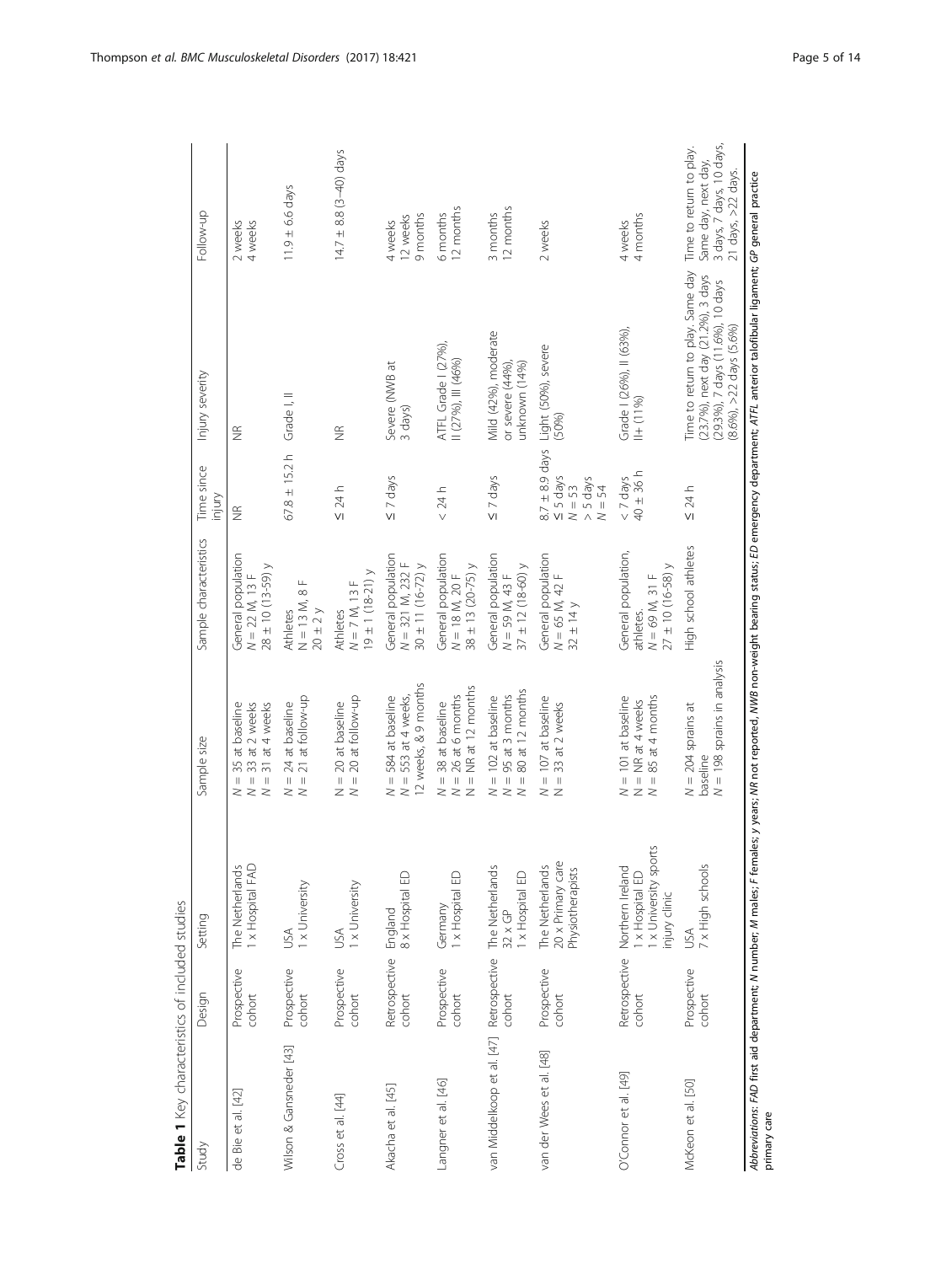<span id="page-5-0"></span>

recovery. No factor demonstrated strong evidence of an association with recovery.

#### Prognostic factors for short-term recovery (≤8 weeks)

Five of the nine included studies reported data on prognostic factors for short-term recovery [\[42](#page-13-0)–[44, 48](#page-13-0), [49](#page-13-0)]. Table [2](#page-6-0) summarises the analytical approach and prognostic factors identified from these studies. de Bie et al. [[42\]](#page-13-0) reported that baseline Ankle Function Score (AFS)  $\leq$  35 was a prognostic factor for non-recovery at 2 weeks with a sensitivity and specificity of 97% and 100%, respectively. Non-recovery at 4 weeks was predicted by the combination of three baseline prognostic factors (i.e. AFS  $\leq$  35, higher 0-10 severity grading by a doctor, and higher palpation / ligament stress test score) with a sensitivity and specificity of 81% and 80%, respectively [\[42](#page-13-0)]. Similarly, van der Wees et al. [\[48](#page-13-0)] using only patients with baseline measurements ≤5 days after injury, reported that baseline AFS  $\leq$  40 was a prognostic factor for non-recovery at 2 weeks with a sensitivity and specificity of 76% and 63%, respectively. Wilson & Gansneder [[43\]](#page-13-0) reported that greater impairment (i.e. greater range of motion loss and greater swelling) were prognostic factors for a longer disability duration (i.e.  $11.9 \pm 6.6$  days) with 34% of the variance in disability duration explained by their combination in a regression model. They also reported that greater functional limitation (i.e. lower scores on an objective six-item weight-bearing activity

score and self-reported current athletic ability rating) as prognostic factors for greater disability duration with 33% of the variance explained [[43](#page-13-0)]. The combination of impairment and functional limitation prognostic factors produced an additive effect and explained 59% of the variance in disability duration [[43](#page-13-0)]. Cross et al. [[44](#page-13-0)] reported the baseline prognostic factors of lower self-reported physical function ( $R2 = .28$ ), lower self-reported global function (R2 = .22), and lower objectively measured ambulation status ( $R2 = .27$ ) as being associated with a greater number of days to return to sport (i.e.  $14.7 \pm 8.8$  days). When combined into a multiple regression model, the three prognostic factors explained 37% of the variance in number of days to return-to-sport [\[44\]](#page-13-0).

O'Connor et al. [[49\]](#page-13-0) reported that lower subjective ankle function at 4 weeks was significantly associated with the baseline prognostic factors of greater age  $(\beta = -1.32)$ , more severe injury grade  $(\beta = -1.23)$ , and poorer weight bearing status ( $\beta$  = -.34). When combined in a stepwise multivariate regression model, the prognostic factors explained 34% of the variance in subjective ankle function at 4 weeks [[49\]](#page-13-0). Finally, Medina McKeon et al. [[50\]](#page-13-0) reported that recurrent ankle sprain was not a prognostic factor in explaining time to return-to-play. They reported no significant difference in Kaplan-Meier time to return-to-play curves for new (median = 3 days, inter-quartile ranges = same day to 7-day return) and recurrent (median = next day, inter-quartile range = next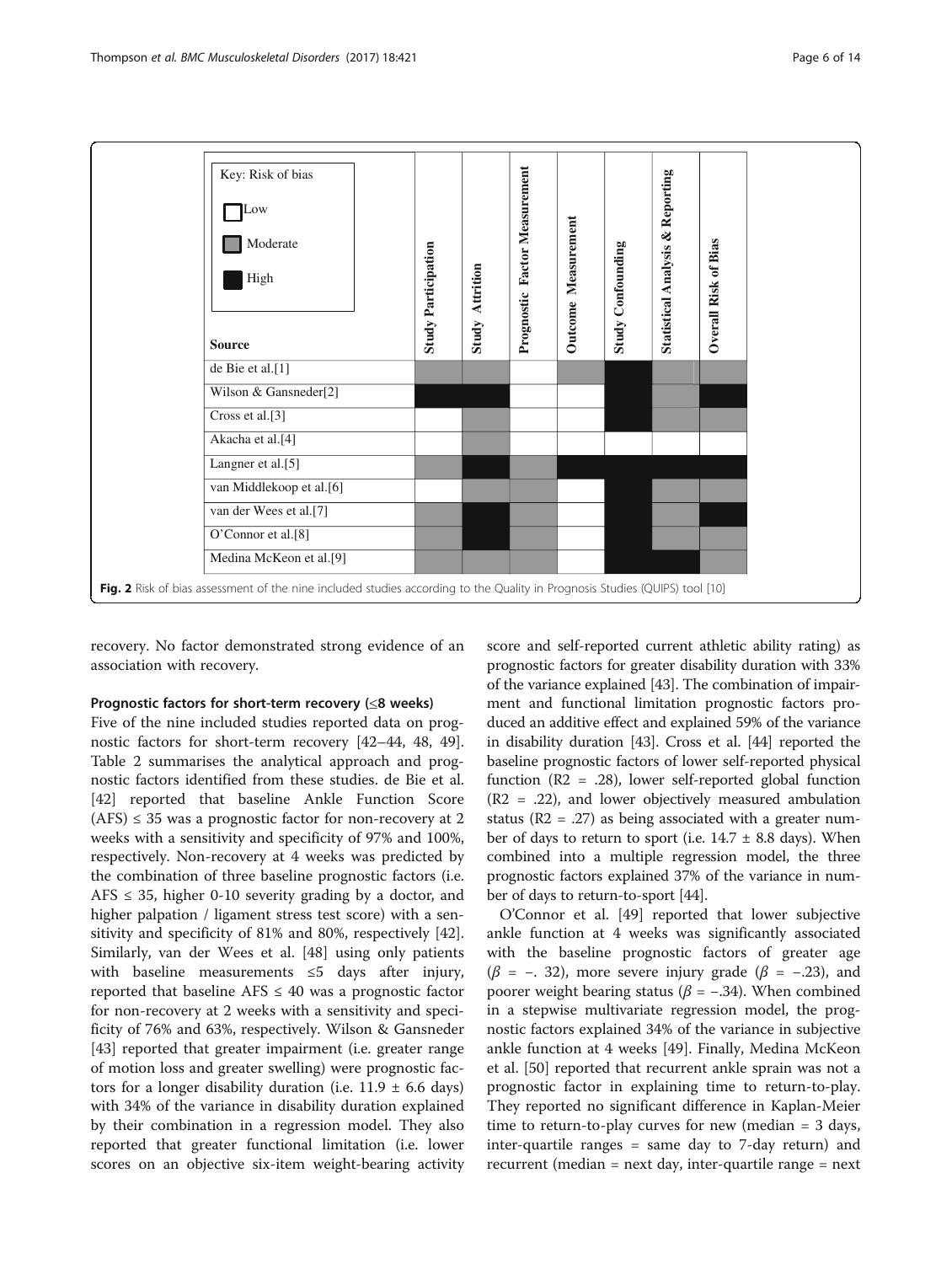<span id="page-6-0"></span>

| Study                    | Primary outcome measure                                                                                                          | Independent variables                                                                                                                            | Analysis                                                                                  | Prognostic factors for short-term outcome                                                                                                                                                                                                                                                                                                                        |
|--------------------------|----------------------------------------------------------------------------------------------------------------------------------|--------------------------------------------------------------------------------------------------------------------------------------------------|-------------------------------------------------------------------------------------------|------------------------------------------------------------------------------------------------------------------------------------------------------------------------------------------------------------------------------------------------------------------------------------------------------------------------------------------------------------------|
| de Bie et al. [42]       | pation/<br>Healed or not healed at 2 & 4 weeks.<br>ligament stress test score < $2$ (0-12).<br>Healed = $AFS > 75$ (0-100) & pal | grading (0-10), palpation/ligament<br>AFS (0-100) <35, doctor severity<br>stress test score $(0-12)$ .                                           | Multivariate logistic regression                                                          | 2 weeks: Baseline AFS < 35 predicted<br>Sensitivity = 97%, specificity = 100%.<br>igament stress test score predicted<br>Sensitivity = $81\%$ , specificity = $80\%$ .<br>≤ 35, severity grading, & palpation/<br>4 weeks: Combined baseline AFS<br>recovery status.<br>recovery status.                                                                         |
| Wilson & Gansneder [43]  | Number of days to return to full<br>sports practice or competition<br>$(11.9 \pm 6.6$ days).                                     | ROM loss (°), objective WB activity<br>Joint swelling (ml), sagittal plane<br>score (0-6), self-reported athletic<br>ability score (VAS, 0-100). | Hierarchical regression                                                                   | Combined WB activity score $(\beta = -55)$<br>& self-reported ability score ( $\beta$ = -.39).<br>$R^2$ = .33, $p$ = .004.<br>Combined swelling ( $β = -0.2$ ) & ROM<br>loss ( $β = -0.8$ ). $R^2 = 0.34$ , $p = 0.023$ .<br>activity score, & self-reported athletic<br>Combined swelling, ROM loss, WB<br>Adjusted $R^2 = 59$ ; $p = .001$ .<br>ability score. |
| Cross et al. [44]        | Number of days to return<br>to sport (14.7 $\pm$ 8.8 days).                                                                      | function (0-100%), objective ambulation<br>SF36PF (0-100), Self-reported global<br>status $(1-7)$ .                                              | Univariate regression, stepwise<br>multivariate regression.                               | Combined SF36PF, self-reported<br>Self-reported global function.<br>Objective ambulation status.<br>global function, & objective<br>ambulation status. Adjusted<br>SF36PF. $R^2 = .28$ , $p = .016$ .<br>$R^2 = .22$ , $p = .019$ .<br>$R^2 = .22, p = .036.$<br>$R^2 = .34, p < .01.$                                                                           |
| van der Wees et al. [48] | Global perceived effect 22<br>$(1 =$ recovered, $2-7 =$ not<br>recovered) at 2 weeks.                                            | AFS (0-100) 540.                                                                                                                                 | sample with <5 days duration<br>Sensitivity & specificity using<br>of injury ( $n = 53$ ) | Sensitivity = 76%, specificity = 63%.<br>2 weeks: Baseline AFS < 40<br>predicted recovery status.                                                                                                                                                                                                                                                                |
| O'Connor et al. [49]     | Karlsson function score<br>(0-100) at 4 weeks.                                                                                   | Age (years), injury grade (1, 2, 2+),<br>WB status (FWB, FWB with pain,<br>PWB, NWB)                                                             | Univariate regression, step-wise<br>multivariate regression.                              | 4 weeks: Combined age ( $\beta = -32$ ,<br>$p = 0.01$ ), injury grade ( $\beta = -23$ ,<br>$p = 0.03$ ), & WB status ( $\beta = -34$ ,<br>Adjusted $R^2 = 34$ , $p < 01$ .<br>$p = 038$                                                                                                                                                                          |

..<br>פ 5 .<br>ת .<br>ת ž. ..<br>פ  $\frac{1}{2}$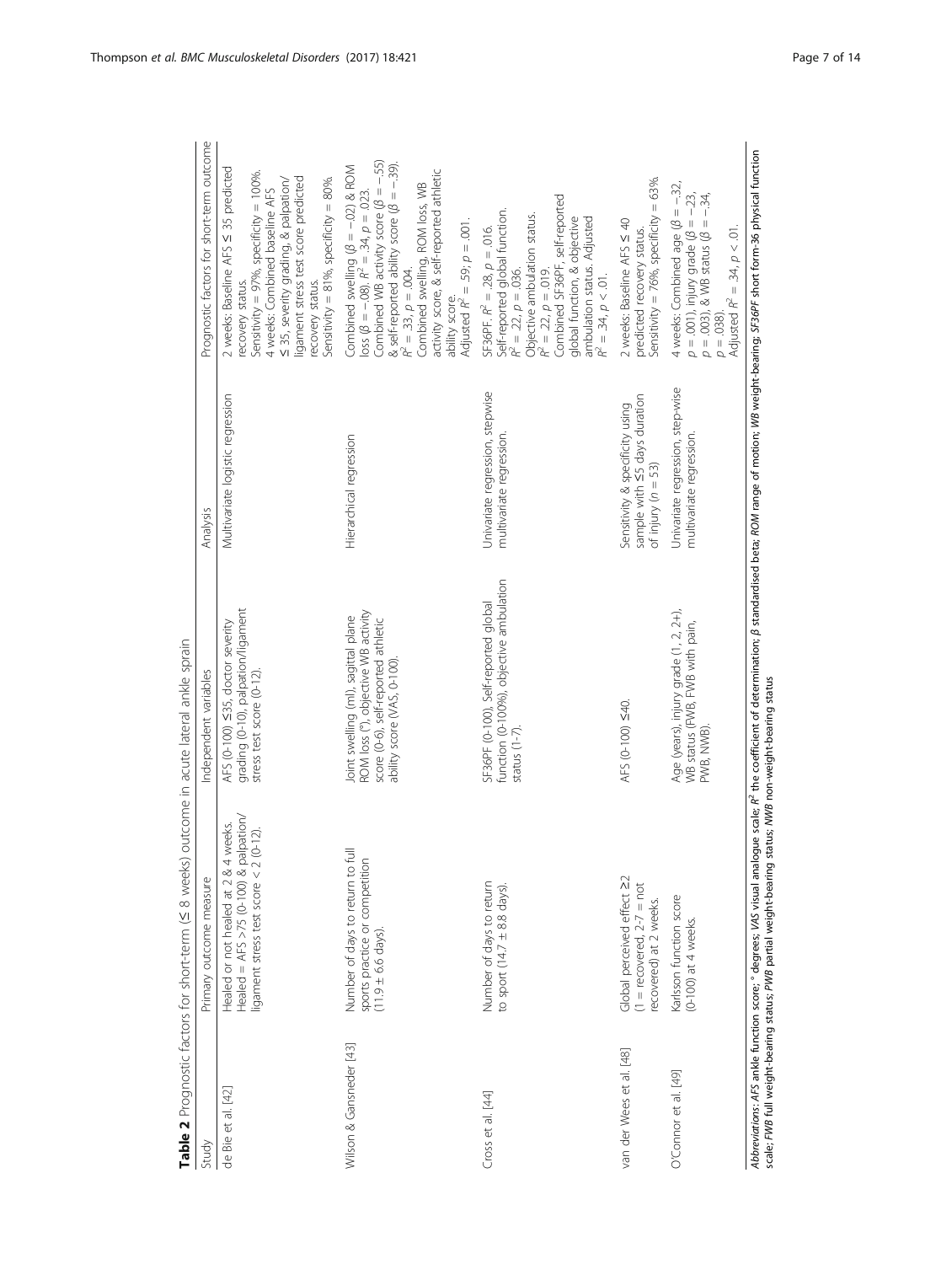day to 7-day return) ankle sprains [[50](#page-13-0)]. Only two [[44](#page-13-0), [49](#page-13-0)] studies explored univariate correlations between variables included in the model. However, overall, measures of functional ability explained larger part of the variance of recovery compared with measures of symptoms of clinical severity alone.

Prognostic factors for medium-term recovery (≤4 months) Table [3](#page-8-0) shows data reported by one study on prognostic factors for medium term recovery. O'Connor et al. [[49](#page-13-0)] reported that 20% of the variance in subjective ankle function at 4 months was explained by the combined baseline prognostic factors of age, weight bearing status, and injury mechanism. The study participants, who sustained a lateral ankle ligament sprain, were classified as having sustained an injury via an inversion mechanism (70%), or other mechanisms of injury in the analysis [\[49\]](#page-13-0). Greater age ( $\beta$  = -.26), poorer weight bearing status ( $\beta$  = -.23), and non-inversion injury mechanism ( $\beta$  = -.25) were prognostic factors for poorer subjective function at 4 months followup [[49](#page-13-0)]. The authors also identified medial joint line pain on palpation ( $\beta$  = .24) and pain on WB during ankle dorsiflexion (β = .60) at 4 weeks as prognostic factors for poorer subjective function at 4 months [[49](#page-13-0)]. These two independent variables explained 49% of the variance in subjective ankle function at 4 months [\[49\]](#page-13-0). Only a small difference was identified in the magnitude of variance explained by measures of severity versus measures of functional ability at presentation of injury. However, at 4 weeks, the ability to weight bear explained a larger percentage of the variance of the model.

#### Prognostic factors for long-term recovery (>4 months)

Table [4](#page-9-0) summarises three studies that reported data on prognostic factors for long-term recovery [[45](#page-13-0)–[47\]](#page-13-0). Akacha et al. [\[45](#page-13-0)] employed non-linear mixed modelling to re- analyse data from a large scale RCT [[12](#page-12-0)]. They demonstrated that higher age and female gender were prognostic factors for slower and incomplete recovery [[45](#page-13-0)]. For example, the predicted time to attain a FAOS-S (0-100) score of 65 for 21-year-old male and female participants receiving below knee cast treatment was 2.9 (95% CI. 2.4 to 3.4) and 3.9 (95% CI. 3.0 to 4.7) weeks, respectively [[45](#page-13-0)]. In contrast, 66-year-old male and female participants receiving the same treatment were predicted to attain a score of 65 in 8.3 (95% CI. 4.2 to 12.5) and 17.1 (95% CI. 4.7 to 29.5) weeks, respectively [[45\]](#page-13-0). At 12 months follow-up, Langner et al. [\[46](#page-13-0)] reported that three baseline prognostic factors of more severe MRI grading of injury ( $R^2 = .45$ ), greater number of injured ligaments determined by MRI ( $R^2$  = .35), and presence of a bone bruise determined by MRI ( $R^2$  = .32) were associated with greater time to return to sports activities. Van Middelkoop et al. [[47\]](#page-13-0) reported that none of their potential prognostic factors measured at baseline were associated with outcome at 12 months follow-up. Further sub-group analysis of 63 non-recovered participants at 3 months revealed that having a re-sprain within 3 months ( $\beta$  = -1.64) and the magnitude of pain at rest at 3 months ( $\beta$  = -.69) were prognostic factors for poorer self-reported recovery at 12 months [[47](#page-13-0)].

## **Discussion**

This systematic review provides a summary of prognostic factors of recovery after an acute ankle sprain. Nineteen prognostic factors demonstrated an association with outcome in the final multivariate models presented across the included studies. These measures are mostly acknowledged in the routine management of ankle sprains (See Table [5\)](#page-10-0).

At short-term follow-up, we found consistent findings from at least two studies with moderate risk of bias, for weight-bearing status and injury grade, indicative of moderate evidence. There was limited evidence for age, pain reproduced by ligament stress test, and the patient reported measures of levels of physical activity. The evidence for swelling, restricted joint range of motion, and self-report athletic ability was inconclusive, due to insufficient findings from two studies with a high risk of bias. This seems to suggest that the severity of the injury and objective assessment of ability to weight-bear demonstrate some degree of accuracy in predicting return to pre-injury functional status.

At medium term follow-up, pain, weight-bearing, mechanism of injury and functional activity score were identified as prognostic indicators of recovery; demonstrating limited evidence from only one study with moderate risk of bias. Similarly, one study [\[24\]](#page-13-0) included in a review [\[7](#page-12-0)] reported high levels of athletic competition, defined as ≥3 times of training per week, as a prognostic factor for poor recovery. However, that study [[24](#page-13-0)] did not adjust for other important prognostic factors or confounding variables such as previous injury.

At long term follow-up, there was limited evidence from one study [\[45\]](#page-13-0) showing evidence for female gender and age as a prognostic factor for recovery. However, these may be confounded by psycho-social factors such as recovery expectations, coping mechanisms or selfefficacy that have been linked to recovery in musculoskeletal conditions [[51\]](#page-13-0). Other prognostic factors with insufficient evidence for long-term outcome include injury severity, the number of injured ligaments and the presence of bone bruise as determined by magnetic resonance imaging. The observation of insufficient evidence for radiographic findings and recovery, suggests that structural pathology may not be indicative of clinical presentation. The lack of an association between structural changes in the ankle observed with imaging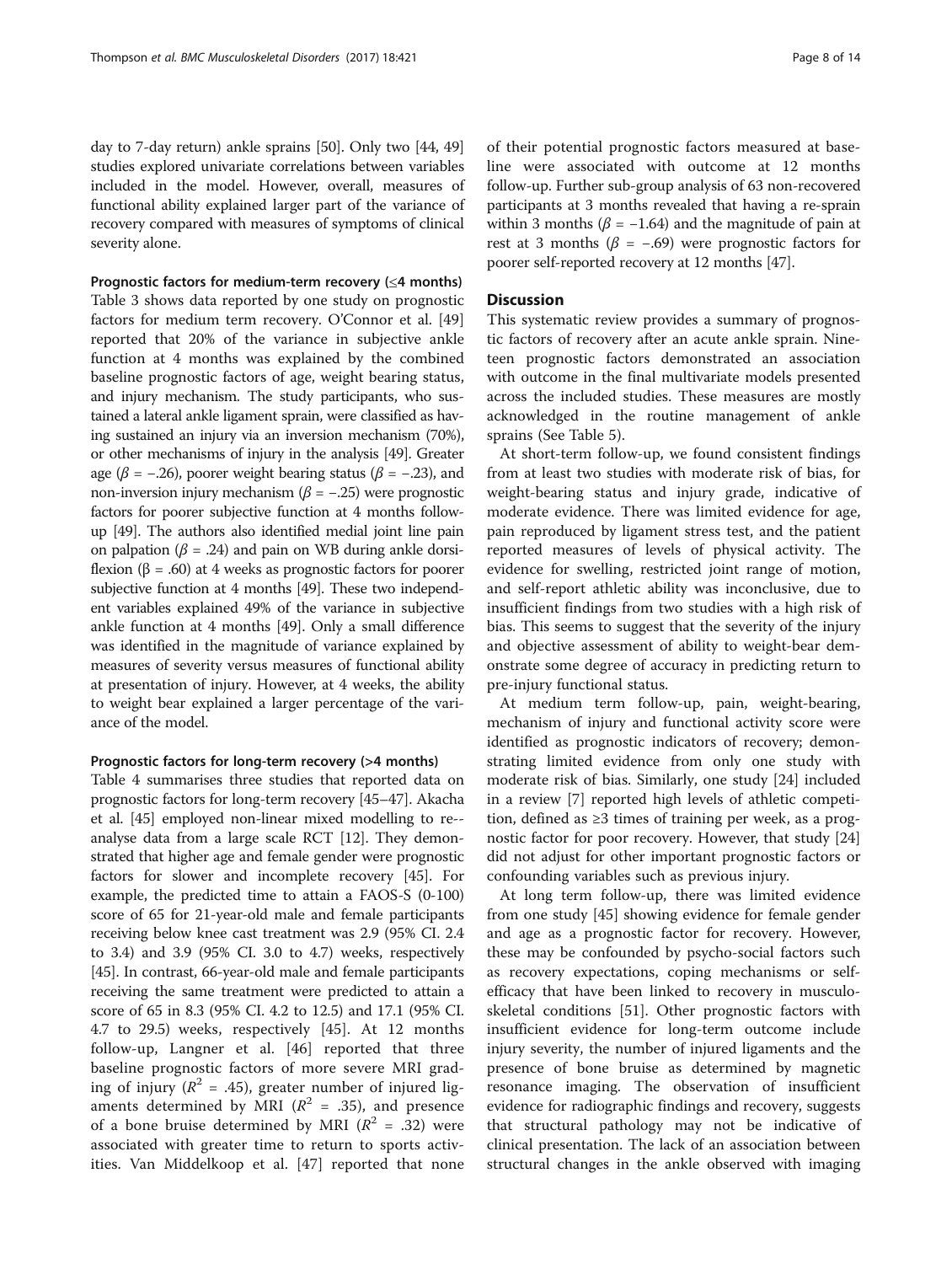<span id="page-8-0"></span>

|                    |                                                                   | Table 3 Prognostic factors for medium-term (≤ 4 months) outcome in acute lateral ankle sprain                                                                                     |                                                              |                                                                                                                                                                                                                                                                                                                                                                                      |
|--------------------|-------------------------------------------------------------------|-----------------------------------------------------------------------------------------------------------------------------------------------------------------------------------|--------------------------------------------------------------|--------------------------------------------------------------------------------------------------------------------------------------------------------------------------------------------------------------------------------------------------------------------------------------------------------------------------------------------------------------------------------------|
| vput               | Primary outcome measure                                           | Independent variable(s)                                                                                                                                                           | Analysis                                                     | Prognostic factors for medium-term outcome                                                                                                                                                                                                                                                                                                                                           |
| Connor et al. [49] | Karlsson ankle function scores<br>$(0-100)$ at 4 months.          | Baseline. Age (years); WB status (FWB, FWB<br>with pain, PWB, NWB); injury mechanism<br>4 weeks. Pain on WB ankle DF; medial<br>joint line pain (yes/no).<br>(inversion / other). | Jnivariate regression, step-wise<br>multivariate regression. | $(\beta = 60, p < .001)$ , medial joint<br>4 months: baseline combined<br>4 months: 4 week combined<br>age ( $\beta = -.26$ , $p = .01$ ), WB<br>line pain ( $\beta = 24$ , $p = 07$ ).<br>Adjusted $R^2 = .49$ , $p < .01$ .<br>Adjusted $R^2 = 0.34$ , $p < 0.01$ .<br>status ( $\beta = -23$ , $p = 25$ ),<br>pain on WB ankle DF<br>& injury mechanism<br>$\beta = -25, p = 17.$ |
|                    | Abbreviations: WB weight-bearing; FWB full weight-bearing status; | PWB partial weight-bearing status; NWB non-weight-bearing status; DF dorsiflexion, B, standardised beta; R, <sup>2</sup> the coefficient of determination                         |                                                              |                                                                                                                                                                                                                                                                                                                                                                                      |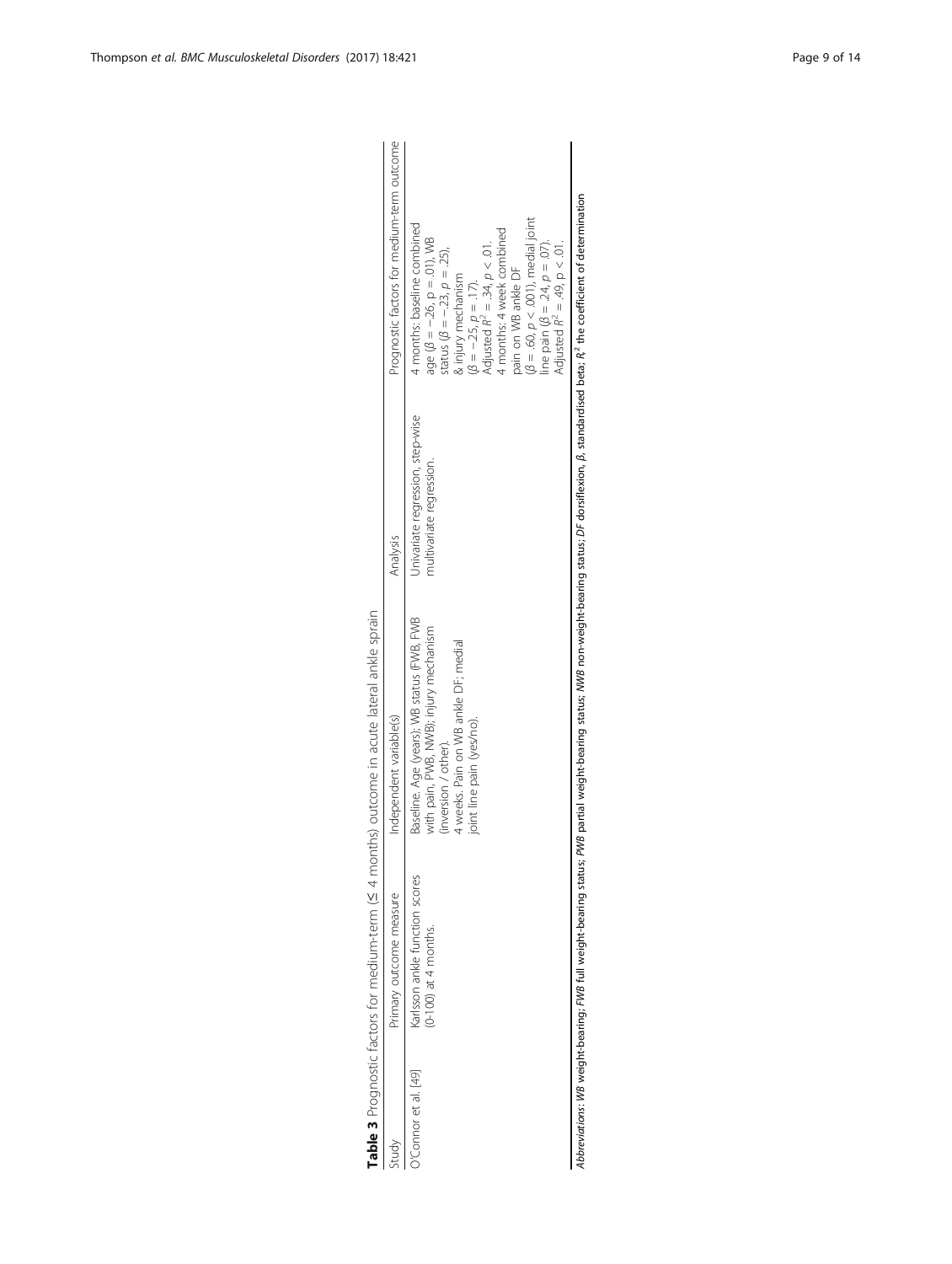<span id="page-9-0"></span>

|                                                                                | Table 4 Prognostic factors for long-term (> 4 months) outcome in acute lateral ankle sprain                |                                                                                                                                                                    |                         |                                                                                                                                                                                                              |
|--------------------------------------------------------------------------------|------------------------------------------------------------------------------------------------------------|--------------------------------------------------------------------------------------------------------------------------------------------------------------------|-------------------------|--------------------------------------------------------------------------------------------------------------------------------------------------------------------------------------------------------------|
| Study                                                                          | Primary outcome measure                                                                                    | Independent variable(s)                                                                                                                                            | Analysis                | Prognostic factors for long-term outcome                                                                                                                                                                     |
| Akacha et al. [45]                                                             | symptoms, 100 = no symptoms).<br>$FAOS-S (0-100, 0 = extreme$                                              | Age, gender.                                                                                                                                                       | Non-linear mixed model  | Greater age and female gender<br>associated with slower and<br>Female ( $\beta = -0.06$ , 95%<br>$95\%$ CI -0.12 to -0.04)<br>Greater age $(B = -0.01$ ,<br>incomplete recovery.<br>$(2000 - 0.010 - 0.002)$ |
| Langner et al. [46]                                                            | activities.<br>Time to return to sports                                                                    | $(1-3, 1)$ = stretching, 2 = partial tear,<br>MRI grading of ligamentous injury<br>s = complete tear); number of<br>injured ligaments; presence of<br>bone bruise. | Multivariate regression | Bone bruise, $R^2 = .32$ , $p < 0.01$ .<br>Number of injured ligaments,<br>$R^2 = .35$ , $p < 0.01$ .<br>MRI grading of ligamentous<br>injury, $R^2 = .45$ , $p < 0.01$ .                                    |
| Van Middelkoop et al. [47]                                                     | Self-reported recovery (NRS,<br>$10 =$ completely recovered)<br>$0-10.0 =$ not recovered;<br>at 12 months. | Re-sprain within 3 months; pain<br>at rest at 3 months (NRS, 0-10).                                                                                                | Multivariate regression | to -.16); pain at rest at 3 months<br>months $(\beta = -1.64, 95\% \text{ Cl} -3.11)$<br>$(69 - 69, 95\% \text{ C} - 1.08 \text{ to } -29).$<br>12 months. Re-sprain within 3                                |
| Abbreviations: FAOS-S foot and ankle outcome score symptoms su<br>rating scale |                                                                                                            | bscale; ß standardised beta; 95% C/ 95% confidence interval; MRI magnetic resonance imaging; A <sup>2</sup> the coefficient of determination; MRS numerical        |                         |                                                                                                                                                                                                              |

| ļ<br>l<br>İ                                    |
|------------------------------------------------|
| 1<br>i.                                        |
| İ<br>ì<br>i<br>j<br>$\frac{1}{4}$<br>į<br>í    |
| ï<br>)<br>S<br>I<br>$\frac{1}{5}$<br>I         |
| ا<br>ا                                         |
| $\vdots$<br>į<br>Ì<br>Í<br>$\overline{a}$<br>I |
| ł                                              |
| Ļ<br>I<br>Ì<br>ł                               |
|                                                |
| İ                                              |
|                                                |
| くすくさん<br>l<br>Ï<br>١<br>j                      |
| J                                              |
| Ì                                              |
|                                                |
| I                                              |
| ٢<br>١                                         |
| L<br>l                                         |
| 이어<br>J<br>ı                                   |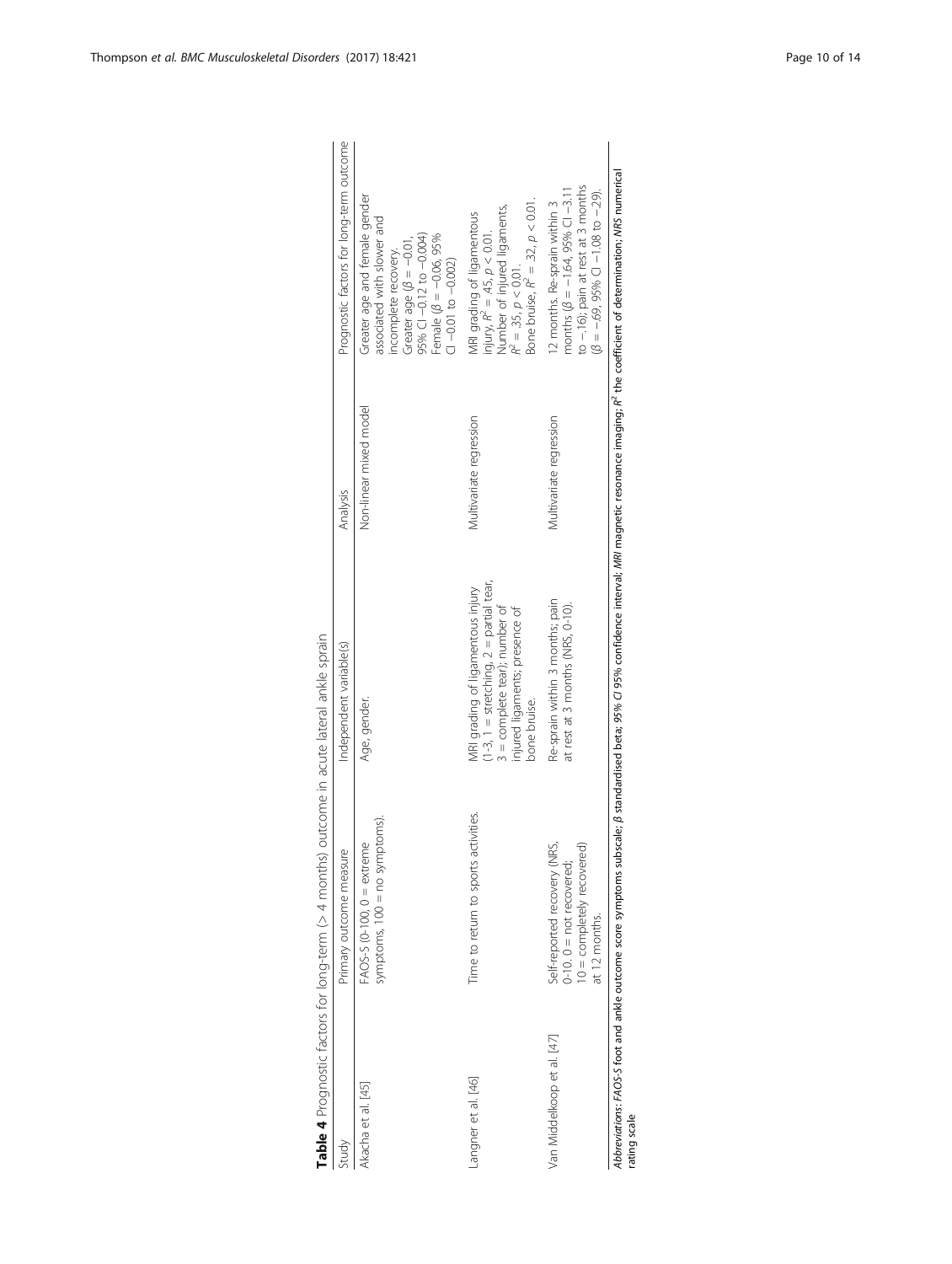<span id="page-10-0"></span>

|                                                        |  | Table 5 Summary of number of studies reporting prognostic |
|--------------------------------------------------------|--|-----------------------------------------------------------|
| factors for poor outcome in acute lateral ankle sprain |  |                                                           |

| No | Follow-up time points/<br>Baseline prognostic<br>factors explored | Number of studies<br>reporting an<br>association (n) |
|----|-------------------------------------------------------------------|------------------------------------------------------|
| 1. | At short-term follow-up (≤8 weeks)                                |                                                      |
|    | Age                                                               | 1[49]                                                |
|    | Swelling                                                          | 1 [43]                                               |
|    | Reduced range of motion                                           | 1 [43]                                               |
|    | Palpation stress test scores                                      | 1[42]                                                |
|    | Self-reported physical limitations                                | 1[44]                                                |
|    | Self-reported athletic ability                                    | 1 [43]                                               |
|    | Injury severity rating                                            | 2 [42, 49]                                           |
|    | Ankle function score                                              | $2$ [42, 48]                                         |
|    | Weight bearing ability / status                                   | 3 [42, 44, 49]                                       |
| 2. | At medium-term (≤4 months)                                        |                                                      |
|    | Age                                                               | 1 [49]                                               |
|    | Non-inversion injury                                              | 1 [49]                                               |
|    | Pain (medial joint line) at week 4                                | 1[49]                                                |
|    | Pain (on WB DF) at week 4                                         | 1 [49]                                               |
|    | WB status                                                         | 1 [49]                                               |
| 3. | At long-term (>4 months)                                          |                                                      |
|    | Age                                                               | 1 [45]                                               |
|    | Female gender                                                     | 1 [45]                                               |
|    | MRI, severity grading                                             | 1[46]                                                |
|    | MRI, number of ligaments                                          | 1 [46]                                               |
|    | MRI, bone bruise                                                  | 1 [46]                                               |
|    | Pain (at rest) at 3 months                                        | 1[50]                                                |
|    | Re-sprain within 3 months                                         | $1$ [50]                                             |

Abbreviations: WB weight-bearing; DF ankle dorsiflexion; MRI magnetic resonance imaging

techniques and persistent impairment has also been reported by previous research [\[52](#page-13-0)]. It seems that diagnostic classifications may have a poor reliability in predicting recovery at long term. In this review, baseline measures of pain at rest and re-sprain at long-term also showed no association with recovery [\[47](#page-13-0)]. This is, however, contrary to reports of an association between recurrent sprains and chronic ankle instability noted by a previous systematic review [\[53](#page-13-0)].

Studies with low risk of bias and larger sample sizes tended to report conservative estimates of the association between variables and recovery. For example, the study by Akacha et al. [[45](#page-13-0)] which included over 500 participants reported a  $\beta$  value - indicating the amount of change in the rate of improvement expected with one unit change in the prognostic factors when other variables are held constant. The study reported that the maximum achievable score on the foot and ankle outcome score (FAOS) varied over time with greater age

explaining 1% and female gender 6% of the variance. In contrast, another study [[43](#page-13-0)] that included only 20 participants reported combined prognostic factors of impairment and function that explained 60% of the variance in recovery. Overall, while the included studies in this review do not provide definite evidence of a causal link between the factors identified and recovery, they do highlight the of role biomechanical factors on recovery.

Overall, a number of the selected prognostic factors identified, demonstrated some consistency across short, medium and long-term recovery time-points. We defined factors as consistent when it was explored by at least two studies or at two different time points within the same study. Measures of pain [[42, 47](#page-13-0)–[49](#page-13-0)], swelling [[42, 43, 48](#page-13-0)], injury severity [\[42, 46](#page-13-0), [49](#page-13-0)], weight-bearing status [[43, 48, 49](#page-13-0)] and self-reported functional ability [[42](#page-13-0)–[44](#page-13-0), [48](#page-13-0)] showed some degree of consistency, however, the evidence of an association with recovery is equivocal because of the poor quality of individual studies. Evidence for the prognostic value of age was, however, consistent according to results from one study with low risk of bias [\[45](#page-13-0)], and another study [[49](#page-13-0)] with moderate risk of bias. Higher baseline age was associated with poor recovery at short [\[49](#page-13-0)], medium [[49](#page-13-0)] and long term follow-up time points [[45\]](#page-13-0).

We observed a trend where clinical indicators of symptoms such as swelling, injury severity, or restricted range of motion (ROM) demonstrated a greater prognostic ability of recovery at short- and medium term, than at long-term follow-up. This may be useful to inform clinical decision making earlier on in the recovery pathway. Measures explored later in the course of recovery, rather than early on, seemed to have a good prognostic value. Examples of these factors include pain at rest, on palpation and on weight bearing, as well as self-reported functional ability. This may suggest that measures of functional ability may be more sensitive at identifying sensory or neuro-muscular deficits in patients experiencing functional or mechanical instability. Alternatively, this may imply that the timing of the measurements, influences association.

To our knowledge, this is the first systematic review of prognostic factors specific to recovery from acute ankle sprains. Overall, results of previous reviews [\[53](#page-13-0), [54\]](#page-13-0) support the findings of our review, and the relevance of these factors to the prediction of recovery in the management of ankle sprains remains conflicting. We observed a substantial amount of clinical and methodological heterogeneity. There were differences in the treatments administered to the study participants, classification of an index ankle sprain (3 studies with inclusion criteria of ≤24 h since injury), injury severity, the duration of follow-up, the measurement instruments employed, and the methodological quality. Furthermore, there was little overlap in the definition of outcome variables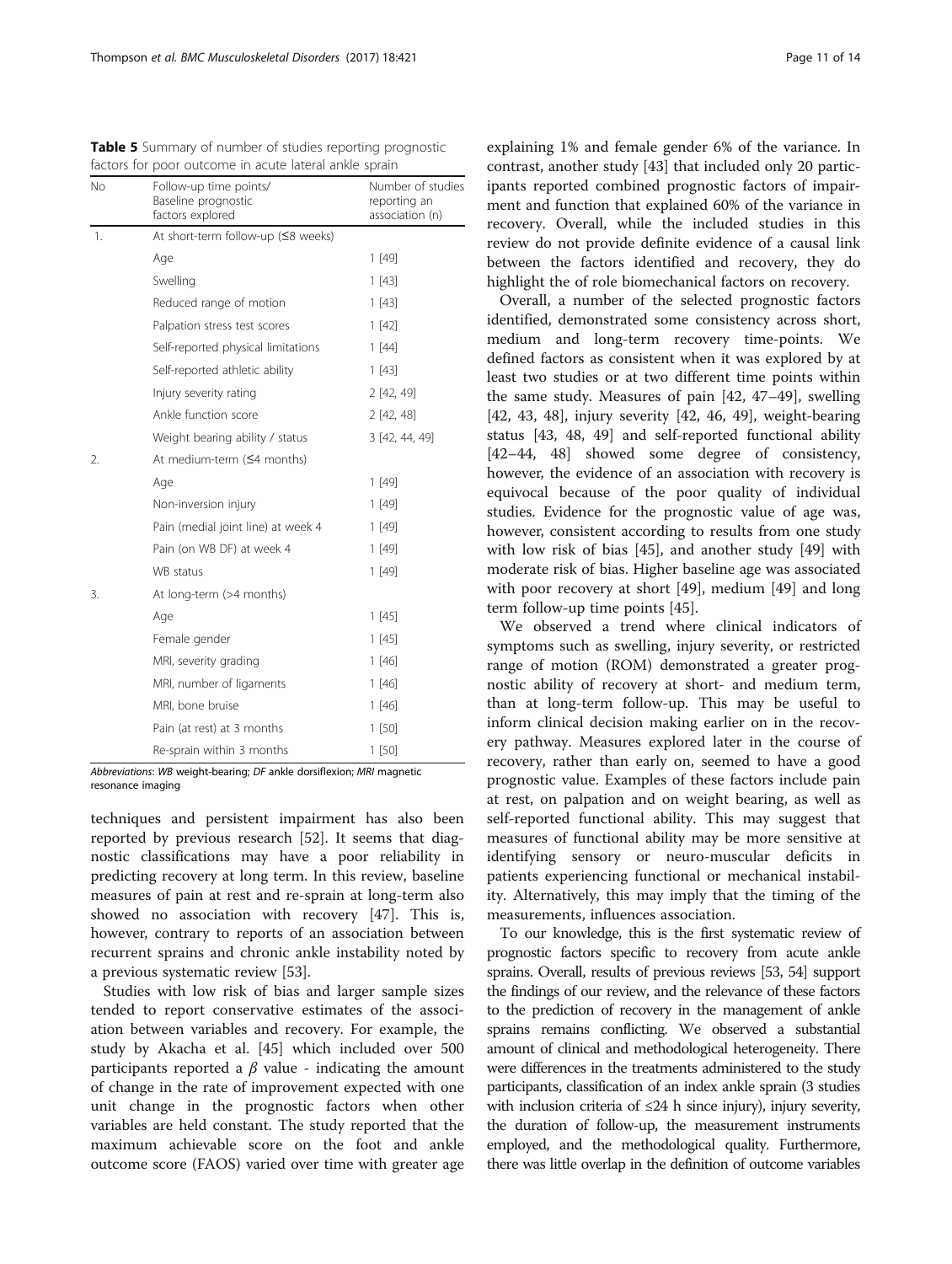and considerable variation across the potential prognostic factors explored in studies. This made the statistical pooling of the results a difficulty. It is worth noting that a significant proportion of the participants included in this review sustained grade I or II injuries, with considerably shorter duration for return to function.

One of the strengths of this review is that we included a homogenous study population of acute lateral ankle ligament injuries, excluding other ligamentous injuries (i.e. peroneal tendon ruptures or high ankle sprain) that predisposes patients to longer recovery trajectory. Furthermore, twothirds of the sample included in this review were broadly representative of the age range, severity presentations and recreational activity levels of the general population, allowing transferability to most real world acute settings.

There were considerable differences in the measurement of study factors, poorly defined selection procedures for potential prognostic factors, and different outcomes with little or no overlap. For example, injury severity was reported as a prognostic factor associated with recovery, however, two studies used clinical symptoms [\[42](#page-13-0), [49](#page-13-0)], while a third study [[46](#page-13-0)] used MRI to evaluate grade severity. This made direct comparisons difficult as previous research has shown poor associations between radiographic findings and recovery [\[53](#page-13-0)]. Subjective methods increase variability in measurement errors, but objective assessments using MRI are not readily available in acute settings. A number of studies did not use validated outcome measures. For example, two studies [\[42, 48](#page-13-0)] used a continuous outcome measure that was dichotomised using an arbitrary cut-off point of ≤35 points to indicate recovery [\[42\]](#page-13-0) and ≤40 points for a mild ankle injury [[48](#page-13-0)]. There was no pre-specification of this cut-off point from the wider literature; hence, this threshold may not be valid and could have introduced bias.

It has been suggested that a minimum of 10 events may not be required for each prognostic factor considered in a study [[55\]](#page-13-0). However, most of the studies  $(n = 7)$  included in our review had too small sample sizes in relation to the number of predictors that were explored and tended to be unreliable. Only one study [[45\]](#page-13-0) defined potential confounding factors (a priori) and made suitable adjustments for the treatment group and time since injury in their model. Although the treatments described in studies included in this review reflect current practice, most of these were not standardised and the nature of rehabilitation programmes such as neuromuscular training has been found to be correlated with better outcome [[51\]](#page-13-0). Only one study [\[45\]](#page-13-0) accounted for this confounding variable in their model. Two studies [[47, 49](#page-13-0)] with a cohort from a randomised trial considered the mean effect of treatments administered, but did include it in their model because there was no difference between the groups.

Although we performed a comprehensive search strategy to reduce bias in our results, we did not perform hand searching of journals; hence, some studies that, generally, tend to be of poorer methodological quality may have been missed. We evaluated our studies using a robust quality assessment tool – QUIPS that covered all the important criteria for addressing the objectives of prognostic studies, which was pilot-tested to ensure consistency. However, a possible limitation in our approach at this stage was not performing an assessment of the inter-rater reliability for evaluating the quality of the studies.

Most factors identified exhibit a good degree of accessibility in clinical practice (See Table [5](#page-10-0)). The vast majority of the studies included in this review were of a short-term duration when symptoms are still severe and rapidly resolving, hence recovery at this stage is still quite variable. We identified a shortage of adequate prognostic studies evaluating predictors of recovery after acute ankle sprain at medium-  $(2-4$  months) and long-term  $(24$  months). Larger studies with adequate sample size per prognostic factor are also needed.

Furthermore, psychosocial and contextual factors such as recovery expectations, coping mechanisms, self efficacy, which have been implicated in recovery from musculoskeletal disorders [[56\]](#page-13-0) should be considered in future studies. We suggest that future studies consider the replication and confirmation of existing prognostic factors; exploring measures of internal and external validity; and adhere to current recommendations for conducting and reporting prognostic studies [[57\]](#page-13-0). This will enable the translation of definitive prognostic factors into clinical practice. Overall, the existing evidence from the studies identified by this review does not allow firm conclusions to be drawn about prognostic factors of recovery from an acute ankle sprain.

## Conclusions

At present, the associations between baseline prognostic factors and recovery are largely inconsistent. Age seems to be an independent prognostic factor identified in three studies with consistent evidence for predicting recovery in patients with acute ankle sprain. However, we suggest a cautious interpretation due to the small associations between predictors and recovery. There is still some lack of clarity on the underlying mechanisms of recovery after an ankle sprain. More research is needed to inform an accurate understanding of the prognosis of acute ankle sprains.

## Clinical implications

• Factors that may be associated with poor recovery  $-$  at short-term include: pain intensity, difficulties bearing weight, restricted joint motion and functional ability.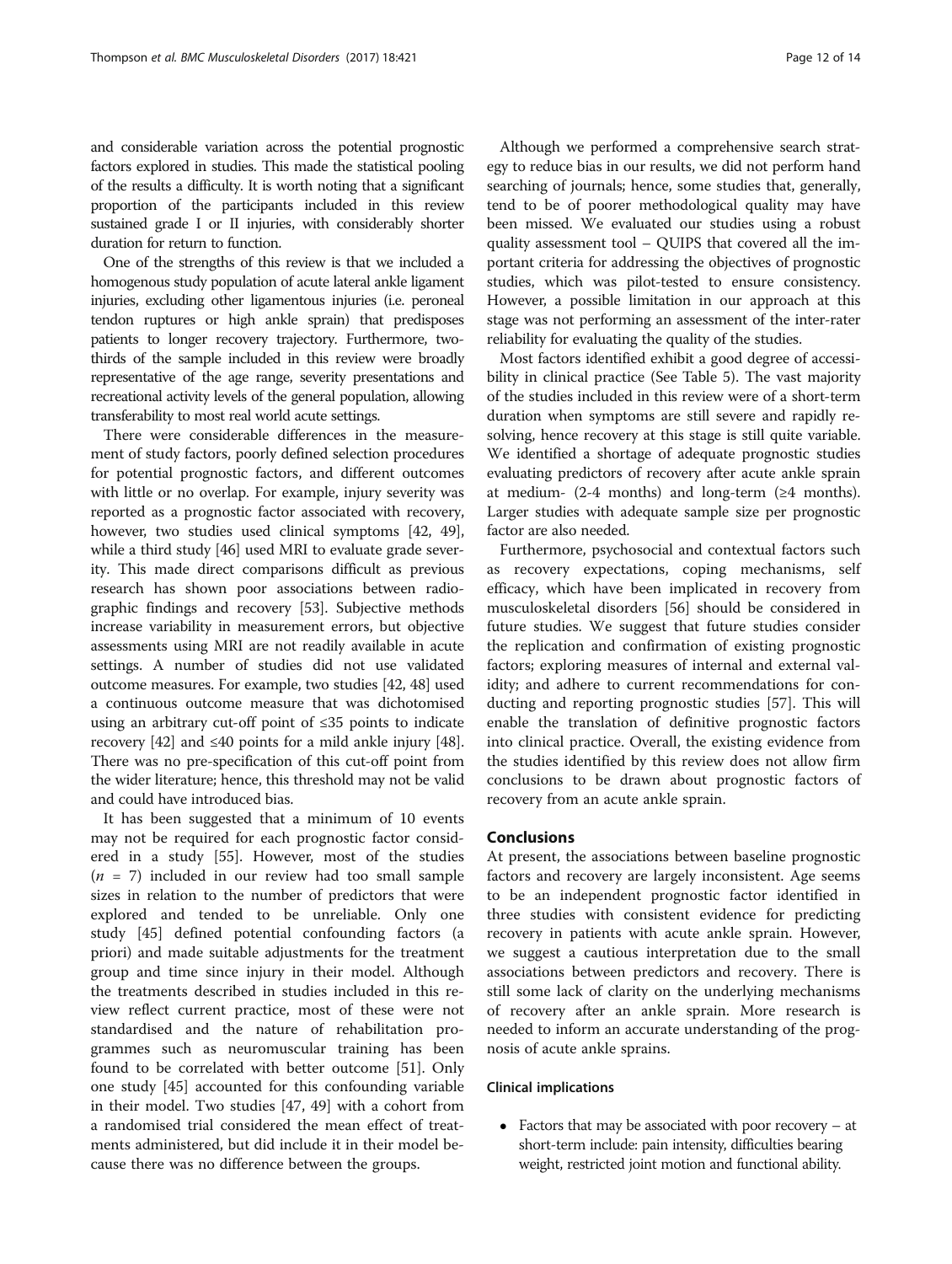- <span id="page-12-0"></span>At long-term: older age, female gender.
- There is limited evidence that re-current sprain within 3 months, predicts subjective recovery at long term.
- Factors that were not investigated to date psychosocial factors.
- There is a substantial gap in the literature for prognostic factors of poor recovery.

## Additional files

[Additional file 1:](dx.doi.org/10.1186/s12891-017-1777-9) Appendix A. Search strategy. (DOCX 26 kb)

[Additional file 2:](dx.doi.org/10.1186/s12891-017-1777-9) Appendix B. Criteria used for evaluating the quality of studies included in the systematic review using the QUIPS tool. (DOCX 17 kb)

#### Abbreviations

AFS: Ankle Function Score; AMED: Allied and complementary medicine database; CINAHL: Cumulative index of nursing and allied health; FAOS: Foot and ankle outcome score; MRI: Magnetic resonance imaging; PRISMA: Preferred reporting items for systematic reviews and meta-analyses; QUIPS: Quality in prognosis studies; RCT: Randomised controlled trial; ROM: Restricted range of motion; SF36PF: 36-item short form survey physical functioning sub-domian; UK: United Kingdom; USA: United States of America

#### Acknowledgements

The SPRAINED (Synthesising a clinical Prognostic Rule for Ankle Injuries in the Emergency Department) study group.

#### Funding

This project was funded by the National Institute for Health Research Health Technology Assessment (project number 13/19/06). The research was supported by the National Institute for Health Research (NIHR) Collaboration for Leadership in Applied Health Research and Care Oxford at Oxford Health NHS Foundation Trust, and supported by the NIHR Biomedical Research Centre, Oxford. The views expressed are those of the author(s) and not necessarily those of the HTA, NHS, the NIHR or the Department of Health.

#### Availability of data and materials

All data supporting our findings are contained within the manuscript.

#### Department of Health Disclaimer

The views and opinions expressed therein are those of the authors and do not necessarily reflect those of the Health Technology Assessment programme, NIHR, NHS or the Department of Health.

#### Authors' contributions

JT – made contributions to the acquisition of data, analysis, interpretation of data and drafting of the manuscript. CB – made contributions to the acquisition of data, analysis, interpretation of data and drafting of the manuscript. MAW – made contributions to the conception, design, acquisition of data and drafting of the manuscript. DJK – made contributions to the design, acquisition of data and drafts of the manuscript. MMS – made contributions to the design, acquisition of data and interpretation of data. SL - made contributions to the conception, design, interpretation of data, drafting of the manuscript, provided study area expertise and gained the funding for the study.I can confirm that all authors have read and approved the final manuscript.

#### Authors' information

CAST study.

#### Ethics approval and consent to participate

Not applicable. This is a systematic review of published studies.

#### Consent for publication

Not applicable

#### Competing interests

The authors declare that they have no competing interests.

## Publisher's Note

Springer Nature remains neutral with regard to jurisdictional claims in published maps and institutional affiliations.

#### Author details

<sup>1</sup>Nuffield Department of Orthopaedics Rheumatology and Musculoskeletal Sciences, University of Oxford, Oxford, UK. <sup>2</sup>School of Health Professions Faculty of Health and Human Sciences, Plymouth University, Plymouth, UK. <sup>3</sup>Department of Sport, Health Sciences and Social Work, Oxford Brookes University, Oxford, UK.

## Received: 14 February 2017 Accepted: 10 October 2017<br>Published online: 23 October 2017

#### References

- 1. Waterman BR, Owens BD, Davey S, Zacchilli MA, Belmont PJ Jr. The epidemiology of ankle sprains in the United States. The journal of bone and joint surgery. Am Volume. 2010;92(Suppl 13):2279–84.
- 2. Kemler E, van de Port I, Valkenberg H, Hoes AW, Backx FJ. Ankle injuries in the Netherlands: trends over 10-25 years. Scand J Med Sci Sports. 2015; 25(Suppl 3):331–7.
- 3. Cooke MW, Marsh JL, Clark M, Nakash R, Jarvis RM, Hutton JL, Szczepura A, Wilson S, Lamb SE. Treatment of severe ankle sprain: a pragmatic randomised controlled trial comparing the clinical effectiveness and cost-effectiveness of three types of mechanical ankle support with tubular bandage. The CAST trial. Health Technol Assess. 2009;13(Suppl 13):iii. ix-x, 1-121.
- 4. Doherty C, Delahunt E, Caulfield B, Hertel J, Ryan J, Bleakley C. The incidence and prevalence of ankle sprain injury: a systematic review and meta-analysis of prospective epidemiological studies. Sports Med (Auckland, NZ). 2014;44(Suppl 1):123–40.
- 5. Schaap GR, de Keizer G, Marti K. Inversion trauma of the ankle. Arch Orthop Trauma Surg. 1989;108(Suppl 5):273–5.
- 6. Verhagen RA, de Keizer G, van Dijk CN. Long-term follow-up of inversion trauma of the ankle. Arch Orthop Trauma Surg. 1995;114(Suppl 2):92–6.
- 7. van Rijn RM, van Os AG, Bernsen RM, Luijsterburg PA, Koes BW, Bierma-Zeinstra SM. What is the clinical course of acute ankle sprains? A systematic literature review. Am J Med. 2008;121(Suppl 4):324–31. e6.
- 8. Konradsen L, Bech L, Ehrenbjerg M, Nickelsen T. Seven years follow-up after ankle inversion trauma. Scand J Med Sci Sports. 2002;12(Suppl 3):129–35.
- 9. Kemler E, Thijs KM, Badenbroek I, van de Port IG, Hoes AW, Backx FJ. Long-term prognosis of acute lateral ankle ligamentous sprains: high incidence of recurrences and residual symptoms. Fam Pract. 2016; 33(Suppl. 6):596–600.
- 10. Anandacoomarasamy A, Barnsley L. Long term outcomes of inversion ankle injuries. Br J Sports Med. 2005;39(Suppl 3):e14–e.
- 11. van Rijn RM, van Os AG, Kleinrensink GJ, Bernsen RM, Verhaar JA, Koes BW, Bierma-Zeinstra SM. Supervised exercises for adults with acute lateral ankle sprain: a randomised controlled trial. Br J Gen Pract. 2007;57(Suppl 543):793–800.
- 12. Lamb SE, Marsh JL, Hutton JL, Nakash R, Cooke MW. Mechanical supports for acute, severe ankle sprain: a pragmatic, multicentre, randomised controlled trial. Lancet. 2009;373(Suppl 9663):575–81.
- 13. Bleakley CM, O'Connor SR, Tully MA, Rocke LG, Macauley DC, Bradbury I, Keegan S, McDonough SM. Effect of accelerated rehabilitation on function after ankle sprain: randomised controlled trial. BMJ (Clinical research ed). 2010;10(Suppl 340):c1964.
- 14. Brison RJ, Day AG, Pelland L, Pickett W, Johnson AP, Aiken A, Pichora DR, Brouwer B. Effect of early supervised physiotherapy on recovery from acute ankle sprain: randomised controlled trial. BMJ (Clinical research ed.). 2016; Suppl 355:i5650.
- 15. Moher D, Liberati A, Tetzlaff J, Altman DG. Preferred reporting items for systematic reviews and meta-analyses: the PRISMA statement. Ann Intern Med. 2009;151(Suppl 4):264–9. w64.
- 16. Ouzzani M, Hammady H, Fedorowicz Z, Elmagarmid A. Rayyan-a web and mobile app for systematic reviews. Syst Rev. 2016;5(Suppl 1):210.
- 17. Hayden JA, van der Windt DA, Cartwright JL, Cote P, Bombardier C. Assessing bias in studies of prognostic factors. Ann Intern Med. 2013;158(Suppl 4):280–6.